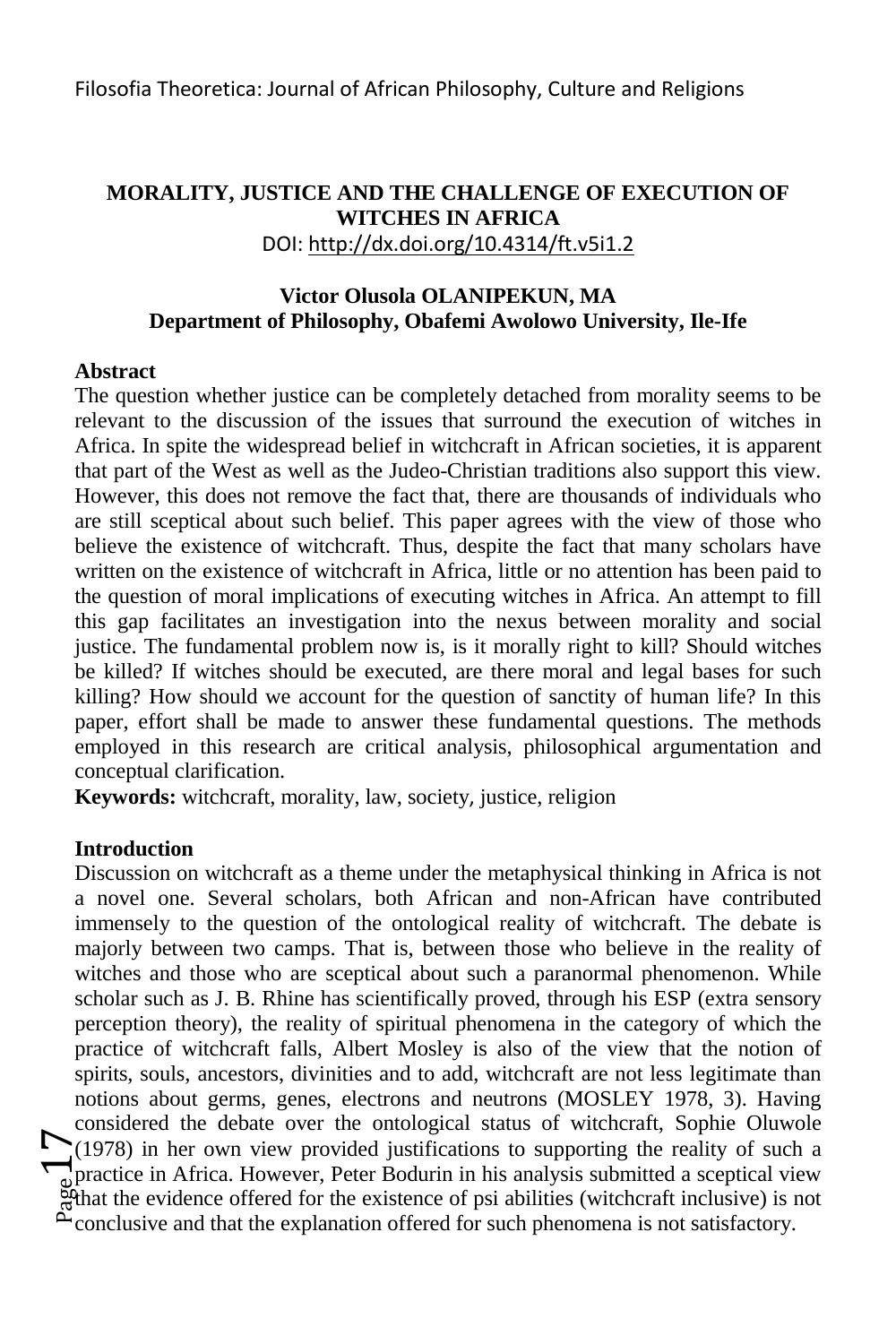Now, what are the issues of philosophical interest in the discussion of witchcraft? L. J. Teffo and A. P. J. Roux (2003) have identified two main issues. The first one is the question of the ontological status/reality of this phenomenon. The second is the possibility of the events attributed to witchcraft. In the light of this, given that so many scholars have severally discussed the debate over the ontology of witchcraft, my main interest as well as contribution to the debate is to bring out the moral and legal issues inherent in the discussion. In other words, giving the fact that, the first question and second questions have being treated extensively by scholars; my main focus is to advance on the works of the scholars who supported the existence of witches in Africa. This shall be done by showing the moral and legal implications of executing witches because scholars on the debate have not been paying attention to this.

The paper is divided into three main sections. The first section starts with a background discussion by considering some cases of witch killing in Africa. The second section discusses the moral issues that surround the execution of witches. Also, due to the nexus between law and morality, the third shall examine the legal implications for the execution of witches without formal trial in Africa

#### **The Ontological Status of Witchcraft and Nature/Activities of Witches**

Witchcraft as "a mystical and innate power which can be used by its possessor to<br>
tharm other people" (MIDDLETON and WINTER 1963, 3). This definition also faces<br>
gathe problem that is similar to that of Oluwole. Furthermor On the question of the ontology and belief in witchcraft among Africans, Aleksandra Cimpric argues that there is a set of beliefs, structured and shared by a given population in Africa that are associated with the origin of misfortune, illness and death, and the set of practices for detection, treatment and punishment that corresponds to these beliefs as well as tends towards witchcraft activities in Africa (CIMPRIC 2010, Web. NP. ). From the above development, it could be argued that Africans attribute some unpleasant events/ occurrences such as recurrent death of youths, misfortune and illness to the existence of witchcraft in the society. The implication of such attribution is that, it is believed that witches exist because by logical deduction, it will be absurd and repugnant to reason to argue that what does not exist exhibit certain features. On this note, who is a witch? Or what do we mean by witchcraft? Oluwole in her paper "On the Existence of Witches" argues that Witchcraft is usually regarded as a peculiar power by virtue of which some people perform actions which the ordinary man cannot normally perform (1978, 20). Despite Oluwole's support for the existence of witches in Africa, her definition is problematic in the sense that it does not really capture who a witch is. One can display extra ordinary power in order to perform certain action without necessarily being a witch. One example of this is Jesus Christ as the Bible recorded. John Middleton and Henry Winter seem to share similar view with Oluwole. They define  $\infty$  witchcraft as "a mystical and innate power which can be used by its possessor to harm other people" (MIDDLETON and WINTER 1963, 3). This definition also faces conception proposed the definition that: A witch is a human being who secretly uses supernatural power for nefarious purposes (TEBBE 2007, 1, 90). In the same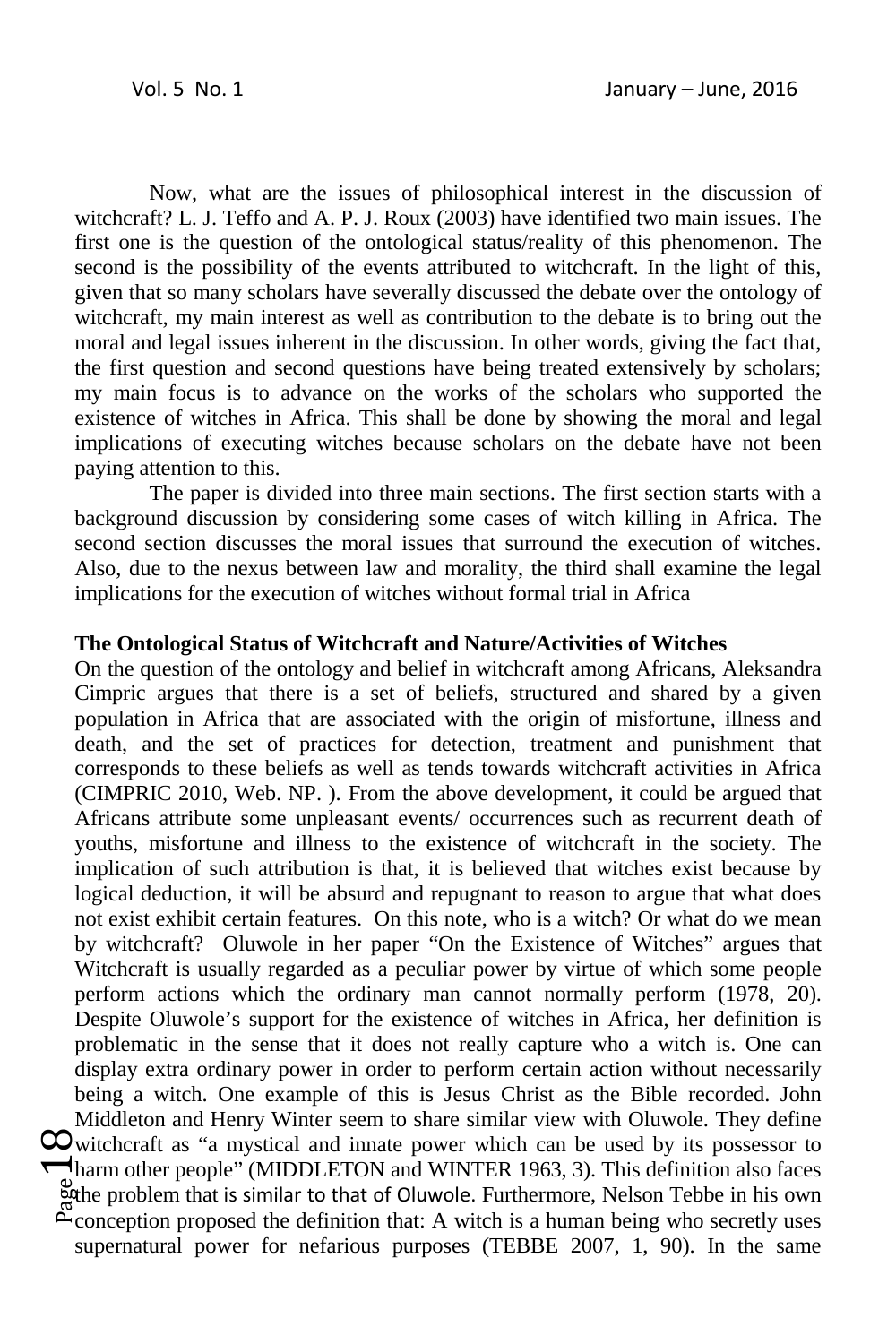parlance, Geschiere (1997) opines that African witches – who may be female or male – are widely thought to be people who use their occult powers to inflict harm on other community members, often people in their immediate social circle whom they envy or against whom they harbour grudges. From the array of definitions given above, what is so essential about witchcraft operation is that, it is a paranormal activity and witches display mystical innate power. Another deduction is that, it is widely accepted that the activities of witches are evil because they cause suffering, pain, sickness, misfortune and death to their prey with their mystical power.

# **Some Cases of Witch Killing in Africa**

The fact that most witch killings in Africa take place in rural areas is largely dependent on the level of sensitisation and moral values of the people of the area. John Comaroff and Jean Comaroff hinted that "Witch killings rose dramatically in the early 1990s" (COMAROFF and COMAROFF 1995, 85) in Southern part of Africa and since then ethnographic accounts have described such occult epidemic as they affect rural and urban areas of this part of Africa. Considering these cases:

> In 1995, for instance, the High Court in the North West Province of South Africa sentenced five young men who had killed a prominent villager, Motlhabane Makolomakwa. They had burned him to death, claiming that he had murdered their fathers and turned them into zombies. Each was convicted of murder. At sentencing, the judge considered two mitigating factors: that the killings had been motivated by "a belief in witchcraft" and that "on the day in question the [defendants] had also drunk liquor. (TEBBE 2007, 215)

The incidence of mob violence which results in killing of witches is more profound in African societies**.** There was a particular case in the year 1994 in South-west Nigeria. In this case, a woman was accused of being a witch and was believed to have killed the children of the second wife of her husband. She was stoned and then set ablaze by a group of the community residents. The suspect had apparently confessed to her family that she caused the accident of her husband which led to his death as well. Community members supported and justified the killing of the suspect by criticising the manner in which the police dealt with such cases. Also, in South-East Nigeria, there was a case of a man who was arrested by the police for killing her own daughter by taking the child to the bush and poured acid on her, claiming that she was a witch and she was responsible for his misfortune in life Here is another case of witch accusation against children in the province of Zaire in Angola:



My aunt said I must leave. The neighbours beat me and burnt me. They said either you must admit to being a witch or we will kill you. There is no place for you here. I went to the church, but they gave me water to drink that made me sick. I said to neighbours, let me sleep somewhere, even in your toilet, but they refused. I was caught by some soldiers and they said, you are a witch - we saw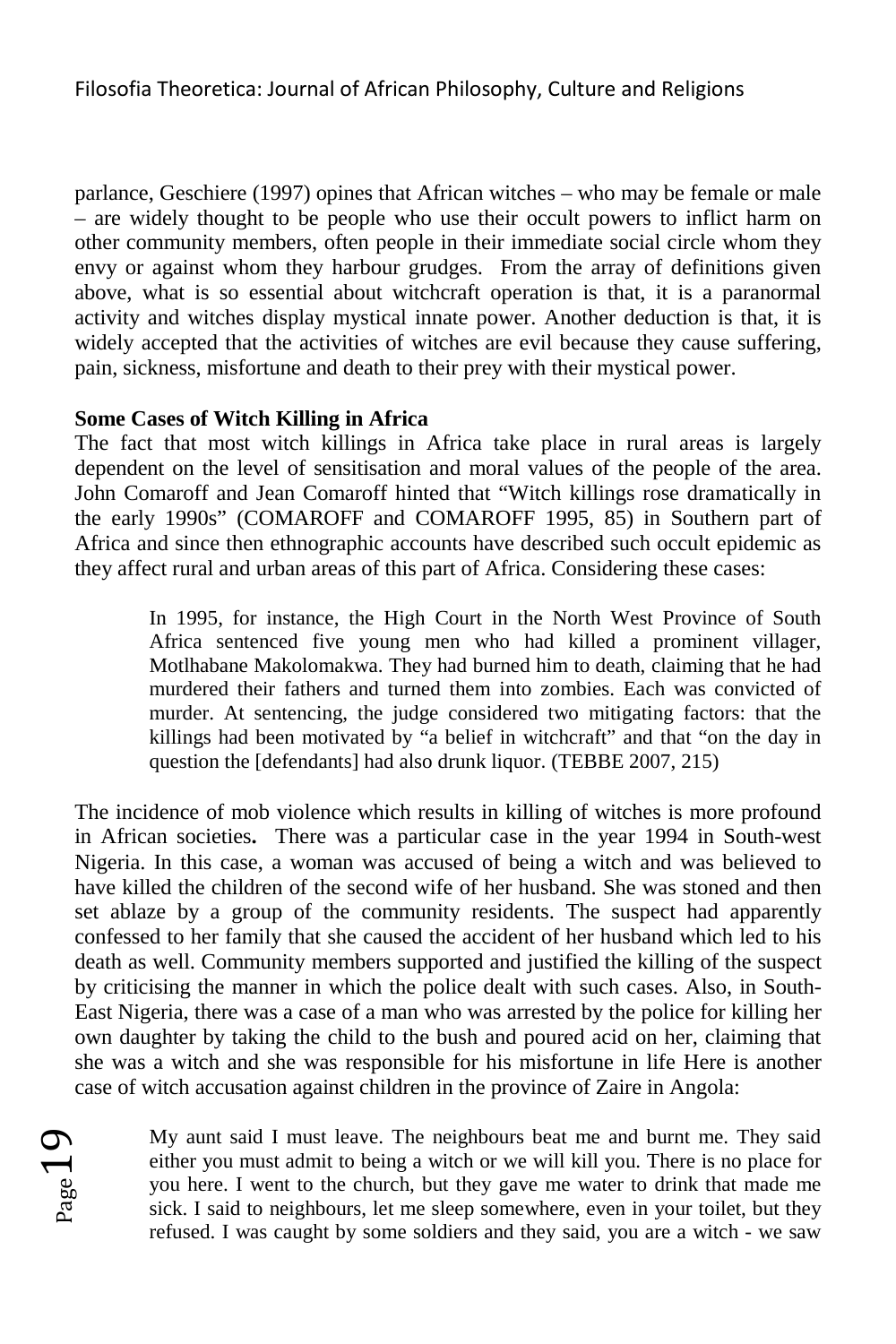you flying with birds. They said they were going to kill me, but I escaped. (ALSTON 1994, 25)

When the child accused of witchcraft makes her confession, she does not hesitate to accuse in turn the person who supposedly transmitted the witchcraft power to her. These public accusations have serious consequences for adults. The problem is that, it is not impossible for the child to wrongly accuse an innocent person. This could actually cause strong reactions within the people of the community that could lead to violence which could also lead to the death of the accused.

 One fundamental point to be raised here is that, the history of every human society shows evidence of such beliefs and practices, whether in the past or in contemporary times. In the ancient time, the practice of killing witches was rampant as indicated in Judeo-Christian religion, which was expressly stated in the Scriptures in Exodus Chapter 22 verse 18 to be precise that "Thou shall not suffer a witch to live". Granted that morality is founded on religion in Africa as Makinde puts it, will it be morally right or wrong for the believers/devotees of Judeo-Christian religion in Africa to or not to execute witches in their communities? (MAKINDE 2007, 290). In this case, the religion seems to provide an important platform for them to do this as act of pious devotion. We must not forget the fact that Africans belong to one religion or the other and there are moral codes and modes of conducts that have their source from their respective supreme Beings to whom they pledge their allegiance. At this juncture, it suffices to now ask this fundamental question which is; is there any moral and legal justification for killing witches in Africa? Theodore Petrus hinted that "... If the government does not agree with us, then we need visible changes in the justice system…" (PETRUS 2009, 210). But why should there be execution of witches without formal trial? What will be the moral consequences of such practice in Africa? Answer to these and many more will be provided in the next section. These questions are so germane in the sense that activities/practices of witchcraft are taken to be inherently evil in African communities and Africans believe that all witches are evil.

#### **Conceptualisation: Morality and Justice**

 $\sum_{\substack{\text{sum}\ \text{cam}\ \text{A}}^{(1)}}$ Etymologically, morality is derived from the Latin word *moralitas* which means manner or character. It could also mean the principle by which we judge actions that are right or wrong, good or bad. Morality is concerned with how people conform to standards of behaviour or character based on such principle. Morality is, at the very least, the effort to guide one's conduct by reason (NIEUWENHUIS, 2010, 1). Meanwhile, justice according to John Rawls simply means fairness (RAWLS 1971,  $\bigcirc$ 1). It should be noted that laws are put in place in human society in order to ensure justice. On a general note, law is the civil codification of public conceptions of morality. Thus, laws are made according to people's beliefs of good and bad, right and wrong. Laws either have the goal of promoting good behaviour or punishing bad behaviour, that is, to ensure justice. Thus, morality informs the law. In other words, it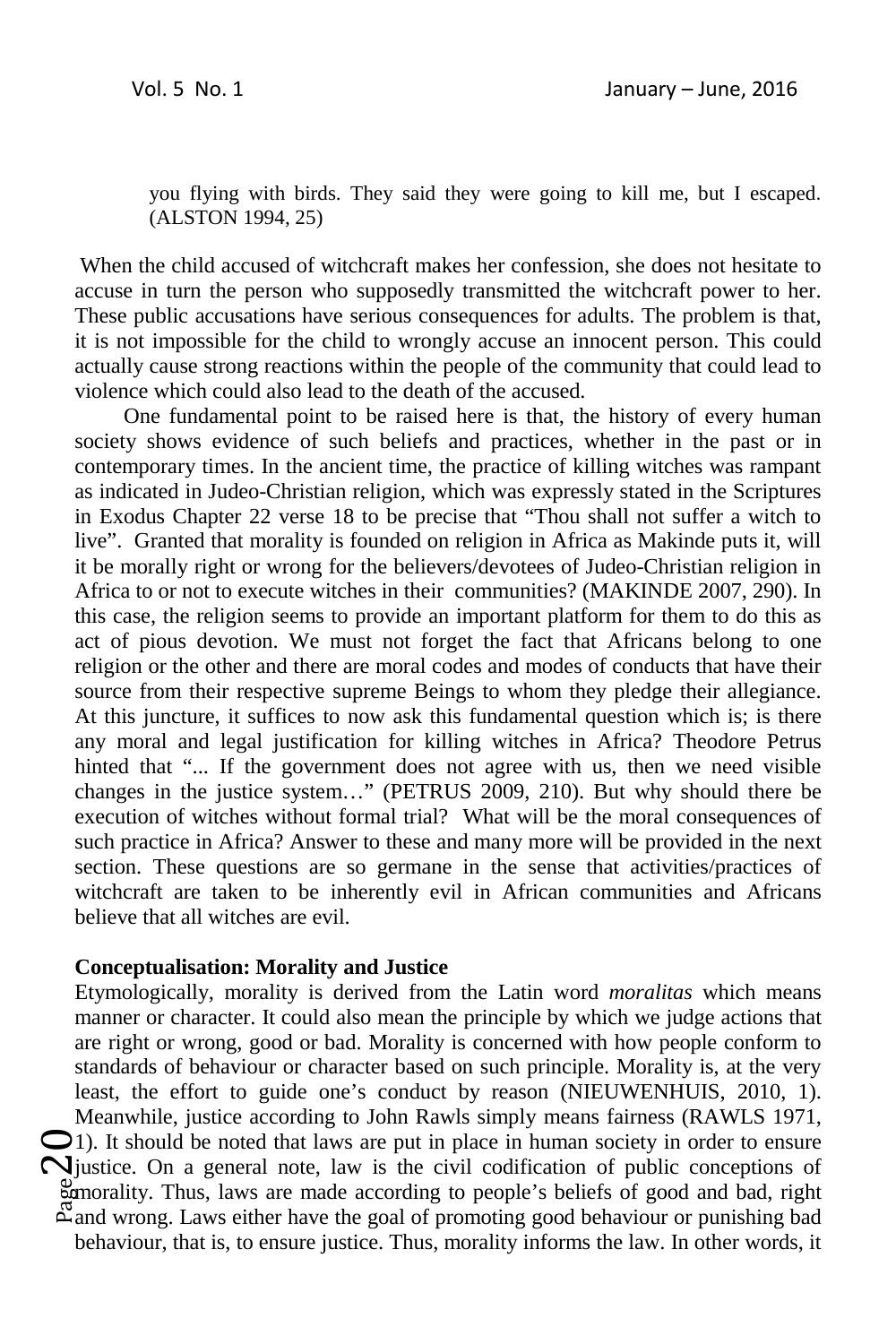is a common belief to argue that the best way to achieve obedience to the law is for people to internalise the moral principles that underlie the law. Now, considering the overlapping link between moral issues and legal issues, it is pertinent to understand that scholars have variant views on the nature of the relationship that exists between the two. One common question that triggers the controversy is that, is it in all cases that morality must set the pace for legality? According to H. L. A. Hart, it is in no sense a necessary truth that law reproduces or satisfies certain demands of morality, though in fact they have often done so (1961,181). Whereas in Freeman's view, once a rule is laid down or determined, it does not cease to be law just because it is shown to be in conflict with a moral law (1996, 599). Also, According to Gluckman:

The push and pull of Barotse jurisprudence consist in the task of achieving justice while maintaining the general principles of law. This is clearly demonstrated in the fact that while at some time; the judges are compelled to go against their view of the moral merits of cases in order to meet the demand for certainty of law. On the other hand, they try to vary the law to meet those moral merits. (1963, 198)

From the definitions given above, it is obvious that Hart and Freeman defended a separability thesis where law is clearly differentiated from morality. However, the problem with these two scholars is that they failed to acknowledge the possibility of the overlapping relation between the two which I think Gluckman recognises. It should be noted that many debates about the law, when they are not merely debates about how legal precedent mechanically applies in a particular situation, are also ethical debates.

 Focusing on the nexus between morality and law against the background provided above, the modern legal system allows that no one should be held guilty until it is proven by the law court with evidence. However, how do we establish the criminality of the activities of a witch at the court of law? The above question raises a moral problem because if the law finds it difficult to establish the criminality of such a practice, the obvious consequence will be that witches will be given free hand to continue their evil activities. Let us consider the moral issues in executing witches in Africa.

## **The Moral Issues in Executing Witches in Africa**

 $\sum_{\substack{\text{Suc}\\\text{Euc}}}$ According to Mbiti "African moral system has a religious foundation" (MBITI 1969, 62). ' , For Wiredu, "morality in Africa is founded on culture" But for Makinde, morality is irreducibly social (MAKINDE 2007, 290).Thus, Coetzee submits whether one takes a 'particularists approach' or one adopts the 'universalists Stand point', it is so essential to understand that morality is a social phenomenon (COETZEE 2003, 321). In other words, society, people's traditions and religions determine group's morality. For Kwame Gyekye, morality is: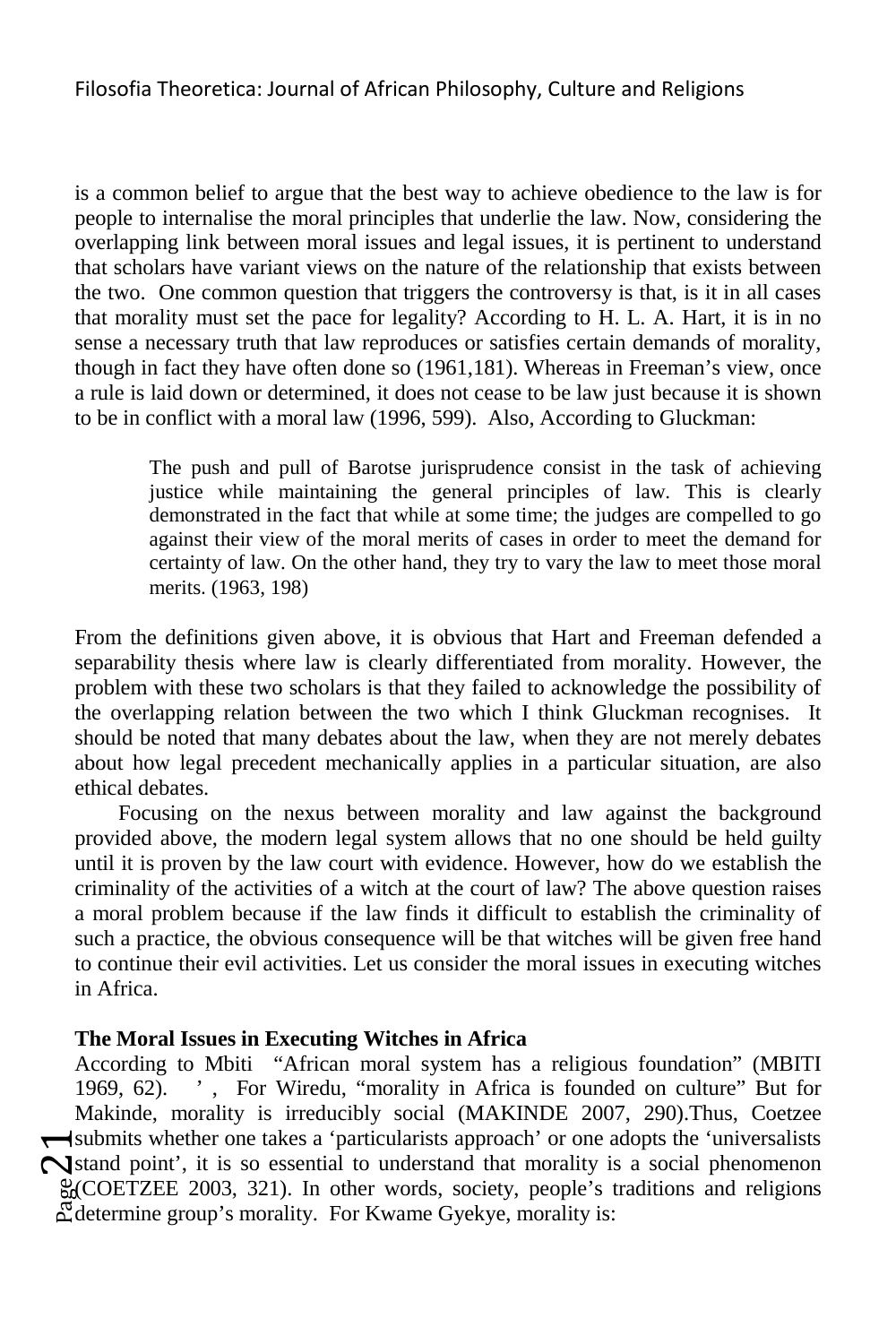a set of social rules and norms intended to guide the conduct of people in a society...because morality is essentially a social phenomenon, it can emerge only in a human society in which there is an overriding concern for harmonious and cooperative living consideration for the interest of others and hence, a sense of duty to others, are intrinsic to the meaning and practice of morality. (GYEGYE 1996, 55)

Thus, if morality is irreducibly social (i.e society defines what is morally right and wrong), it will not be irrational to conclude that killing/executing witches is morally right or wrong depending on the views of the members of the society who are the moral agents in that moral universe. However, are there moral facts about the execution of witches? Now, if an African society supports killing of witches, will such act be right because the society sanctions it or the society approve such act because it is the right thing to do? There seems to be a moral problem here. The point here is that, the question of whether a witch should be executed at all will mainly arise in circumstances or on the condition that the crime of which he/she was accused does or does not bear mandatory moral consequences.

I think my point will be better put with the aid of these hypothetical statements:

- 1. If morality is irreducibly social, then the society decides what is moral.
- 2. If the society supports killing of witches, then it is morally right to do so.

 $\sum\limits_{\substack{\text{degu}\ \text{Eq}\,\text{u}}}$ From the above platform, one can morally justify the killing of witches especially from a utilitarian stand point. Thus on a theoretical guide, utilitarians tend to assess the moral value of an action or a decision by appealing to principle of utility which considers whether the action or decision promotes the greatest amount of happiness for the greatest number of people that are concerned with or affected by it. On this note, it can be concluded that the killing of witches is morally right as long as the majority support it. In line with this, act consequentialism/utilitarianism of the simplest variety is the view that, "an action is morally right if and only if no alternative would lead to a better outcome for all affected" (FELDMAN 2010, 715). In other words, if the alternative which is not killing/ non-executing the witches would not lead to a better consequence, such killing will be morally justified. The perennial problem now is that, is the utilitarian argument convincing enough to support the case of moral justification for killing/executing witches? Or should we accept the utilitarian position as final on this matter? I think the answer is no from Kantian point of view. On the contrary, Kantian practical imperative states a different view entirely, especially on the question of sanctity of human life. According to Kant, (KANT 1978, 4, 23). One fundamental question here is; can we separate morality from sanctity of human life? The next section attempts to answer this question.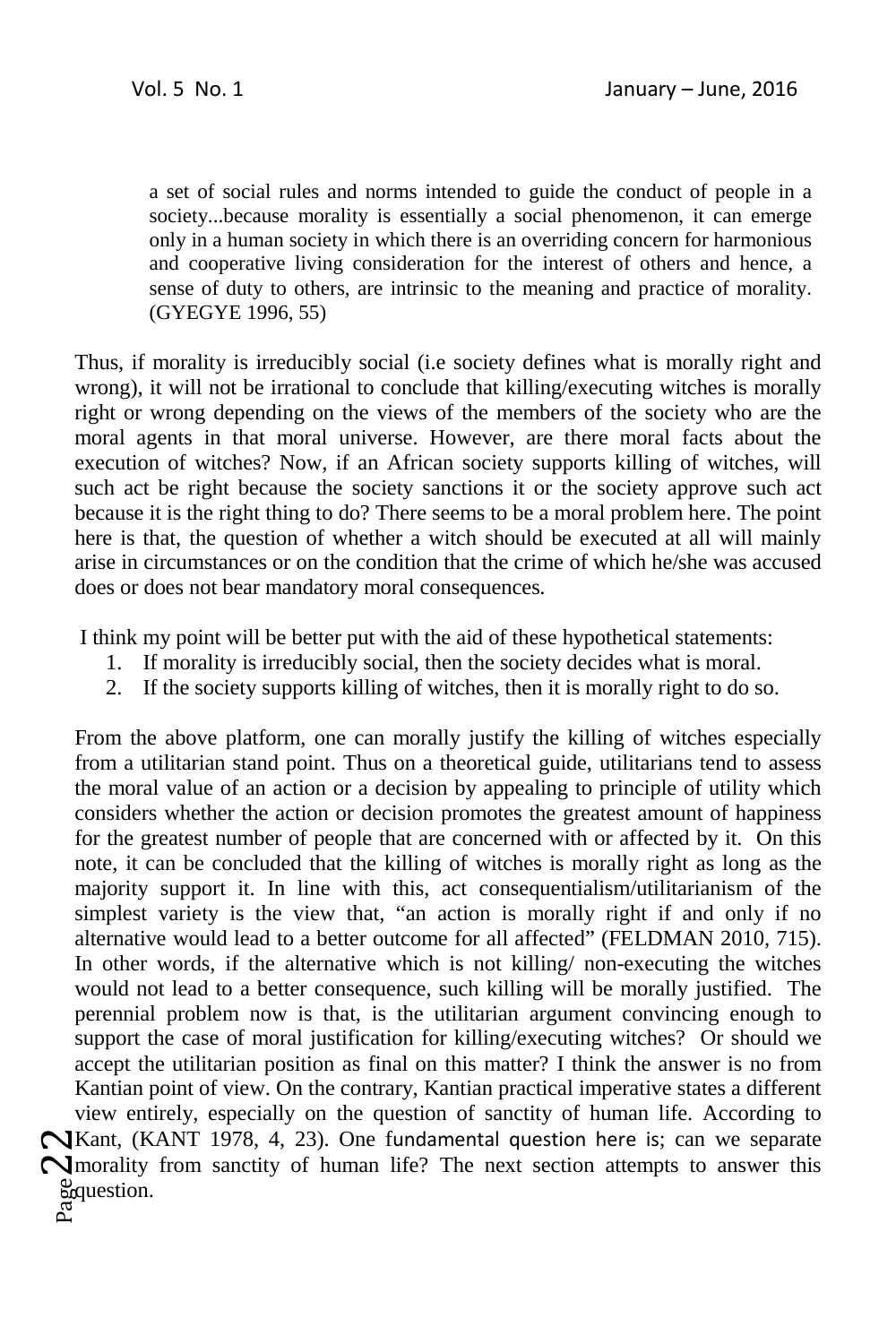#### **The Question of Sanctity of Human Life**

Is morality compatible with sanctity of human life? The question of sanctity of human life has generated series of debates among the ethicists as well as social and political philosophers on issues such as: abortion, euthanasia and other bioethical issues such as cloning and human experimentation. What does sanctity of human life mean? To understand Kantian notion of sanctity of human life, a passage in which the term is used in the [Metaphysics of Morals] has become the best-known source for the subsequent belief that Kant's understanding of human dignity required that individuals should be treated as ends and not simply as means to an end. Precisely, Kant writes; "Act in such a way that you treat humanity, whether in your own person or in any other person, always at the same time as an end, never merely as a means" (KANT 1978, 4). According to David Gushee:

The concept of sanctity of life is the belief that all human beings, at any and every stage of life, in any and every stage of consciousness or self awareness, of any and every race, colour, gender, character, behaviour, physical ability/disability, potential, class, social status, etc., of any and every particular quality of relationship to the viewing subject, are to be perceived as persons of equal and immeasurable worth and of inviolable dignity and therefore must be treated in a manner commensurate with this moral status. (2006, 4)

 Haven established that morality is irreducibly social; can we remove morality from sanctity of human life? My answer to this is no. Given the value we placed on human life, it is believed that human life is sacred and deserves respect. Let us compare these two analogies:

#### **Analogy 1:**

Whosoever kills must be killed X is a witch and X has killed Therefore, X must be killed **Analogy 2:**  Whosoever kills must be killed Y has committed abortion (killed) Therefore, Y must be killed

 $\sum_{\substack{\text{space}\\\text{space}}}$ My contention on the above analogies is that, if analogy **1** is taken by the African society and other societies where witches are being executed, analogy **2** should as well be granted because they both committed similar offence. (Given that the proconsidered abortion as killing or murder). In other words, if the conclusion for **N**the second analogy will not be accepted in African society, there is no point accepting the first analogy as well since both the witch and the person who committed 'intentional abortion' have killed. However, I am not ignorant of the fact that someone may want to raise an objection that I have used false analogy in order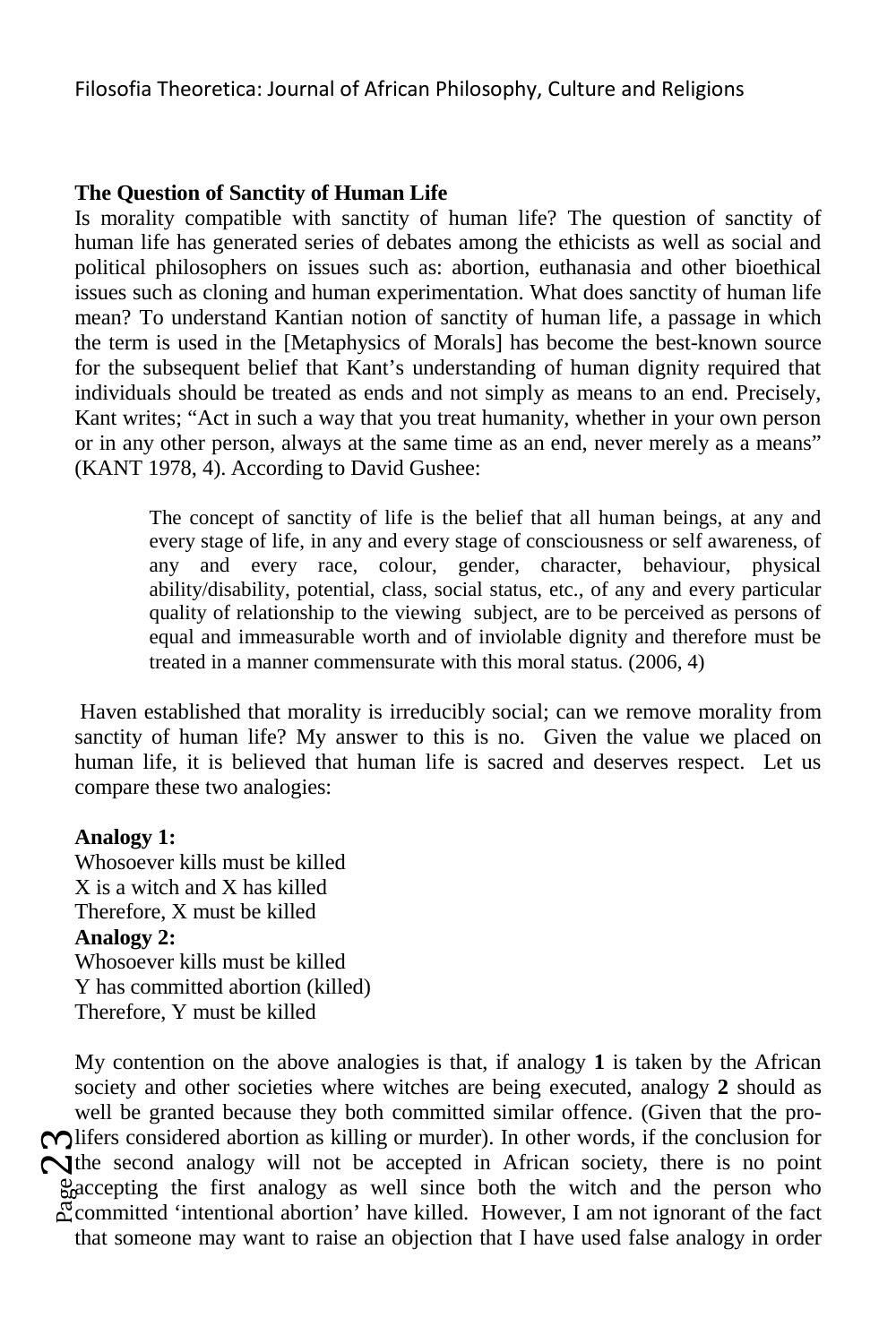to reject the killing of witches on moral ground. Their argument may be based on the fact that when abortion is committed, the person involved has only succeeded in killing her own baby which does not really concern other people. But my contention is that, witches also kill their children too and whichever way it is appraised, killing has taken place and life is lost, be it through abortion or witchcraft activities.

## **On The Question of Morality and Law**

Does law ever form part of morality? The nexus and the overlapping link between morality and law make this question to be fundamental as I have discussed earlier. Essentially, our moral choices are often made in accordance with a particular dominant legal system of the day. Thus, to the best of my knowledge, I am not sure if there is any African nation whose legal system permits execution of witches without formal trial. Such execution according to the judicial body is termed 'Extra Judicial Killing' (EJK). But then, if we want to go by the way of formal trial, will there be any facts or evidence that could legitimately establish an accusation against a witch at the law court? Thus, is the act of witchcraft justiceable? If justiceable, is it morally right, and if not, will the reverse be the case? For instance, like the case that I mentioned earlier where the High Court in the North West Province of South Africa sentenced five young men who had killed a prominent villager, Motlhabane Makolomakwa. They had burnt him to death, claiming that he had murdered their fathers and turned them into zombies through witchcraft power.

 $\displaystyle \mathop{\mathop{\bigtriangledown_{\text{seg}}}}\limits_{\substack{\text{g}}{\mathop{\text{max}}\limits_{\text{grasi}}}}$  Now, the law of the land had already condemned the action of these young men. But were they really wrong? If the sentencing is legally justified, is it also justified morally? If it is acceptable that there is a moral obligation to obey the law as Socrates made Crito to understand, then it may be argued that such sentencing is morally justified. The problem now is that, if killing of witches is legally and morally condemn, how do we seek redress for the injustice and evil perpetrated by the witches? One worrisome parlance in Yoruba which can be interpreted to support the action of these young men says: *ki ile to pa osika, opolopo nkan yi o ti baje*. (Before justice is done/ before punishment comes upon an evil doer, a lot of damage would have been done). In other words, if these five young men decided not to adopt jungle justice through the extra judicial killing, would it be possible for them to file a suit against the man that they have allegedly taken to have killed their father and ruined their destinies? I am not sure if this is possible. And for the purpose of argument, if it is granted that it is possible, the problem that they will likely encounter rests on the question of facts and evidence that they need to present at the court of law. Thus, the issue of witchcraft presents a problem of justice/injustice because it is difficult to establish the authenticity of the crime committed by a witch or someone with  $\forall$  witchcraft spirit who has acted with his/her own supernatural power. This is simply  $\mathbb{N}_{\text{so}}$  due to the nature of crime committed by the witches which is not empirically established like the act of robbery or the case of assassination. One essential question raised by Teffo and Roux remains that: why link the misfortune to a specific person as the cause who has then to be executed for the alleged deed? (TEFFO and ROUX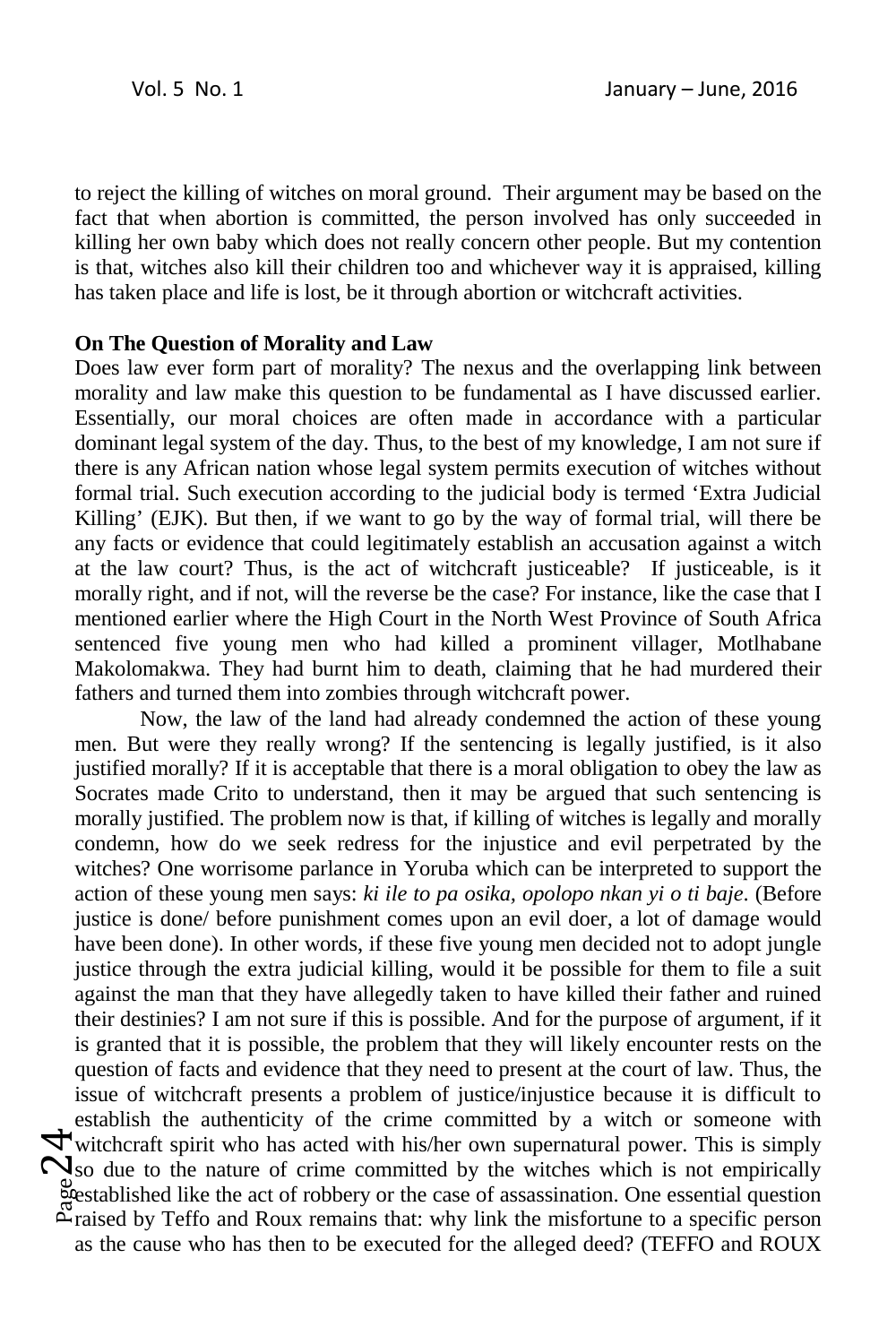2003). In order to create a room for the argument of Teffo and Roux, it is not impossible that there may not be connection between the activity of a witch and the death of Mr. X, but such nature of causal link is difficult to ascertain in some cases. However, in an attempt to unravel this causal problem, Sogolo thinks that to understand this phenomenon we have to refer to what he calls primary causes because a combination of the different categories of causes will provide a fuller explanation of this and other phenomena in African life (SOGOLO 1996, 205). The kind of problem to which witchcraft is supposed to provide a solution draws on human relations, and it has thus to be understood in a meaningful cultural context. But then the fundamental problem still remains that; how do we establish those categories of causation at the court of law? In another attempt to establish this nature of causation, a good example given by the Yorubas of Western Nigeria is that: *aje ke lana, omo ku loni, tani o mo wipe aje lo pa omoje?* (This is interpreted as: a witch cried yesterday, and a child dies today. Who does not know that the witch killed the child?). The fundamental question still remains that, will such purported link between the cry of a witch and the death of the child be tenable as the acceptable evidence at the court of law? I do not think so because such conception of causation is not scientific and could not be proven at the court of law. Is it possible that something else might have happened to the baby that causes the death? It is my contention, alongside Makinde's view that such proverb assumes too much in the way of necessary causal connection (MAKINDE 2007, 91). The problem now is that the question of morality and justice will be at stake if the society takes into consideration the killing of its members who have not been proven beyond every reasonable doubt to have committed a crime.

However, in an attempt to defend or justify the execution of witches, a point might be raised that, witches are being killed in order to ensure justice, but is extra judicial killing (EJK) morally right? Is morality compatible with extra judicial killing? Would African societies approve it as a universal law as Immanuel Kant (1978, 31) suggested in his Categorical imperative? I don't think so.

On medical ground, I am not ignorant of the fact that some sicknesses defer medical attention from my African experiences. But my point is that, it is an obvious case to see that whenever autopsy is carried out on any dead body, the medical practitioners will always have something to say. It is either they link the cause of the death to one sickness or disease. This suggests that it is not all cases of death attached or associated to the activities of witches that are truly so.

 $\sum_{\substack{\text{gwr} \ \text{gwr}}}$  Another argument that could come in defence of EJK in witchcraft related crime is the question of deterrent. In other words, it is believed that punishment is a means of discouraging others from committing similar offenses. But the problem is, does  $L$ <sub>the killing</sub> of witches really deter others? Considering the nature of the practice of witchcraft being a spiritual phenomenon, we have never heard of a situation where a witch pushes for voluntary withdrawal of membership due to the way other witches are being killed in the society. Karl Menninger also condemned the idea and ideal of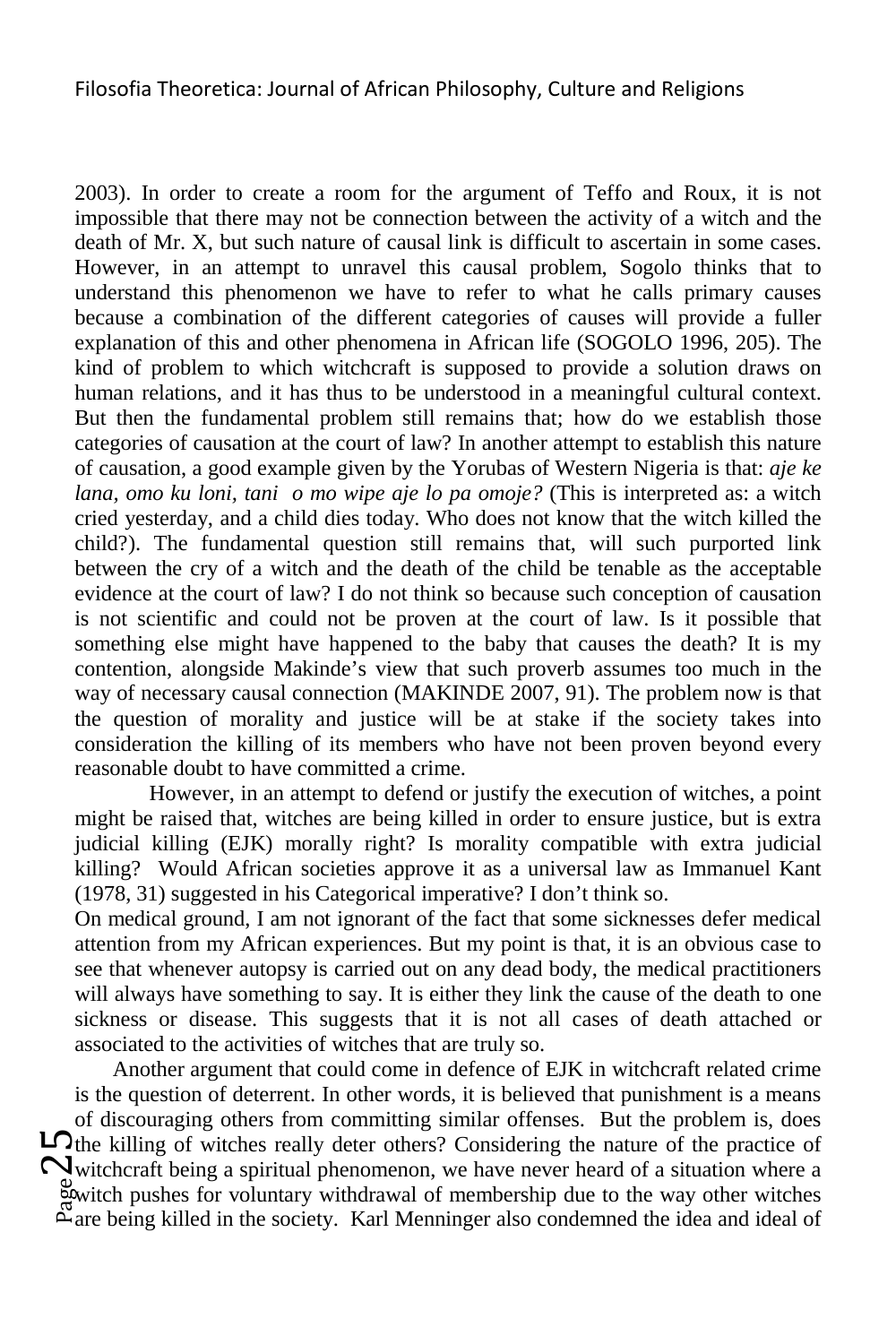corporal punishment or even killing to combat crimes. In his view, "the practice of inflicting punishment on criminal is itself criminal" (MENNINGER 1969).

# **Conclusion**

In the foregoing discussion, the moral and legal arguments were harnessed and examined as they applied to the justification of killing/execution of witches in African societies. The perhaps more important point to make at this juncture is that, this paper was not written with the aim of supporting the practice of witchcraft, the paper only attempted the moral/legal consequences of killing people in that category without formal trial.

 This paper is concluded with a recommendation that EJK should be condemned in all African societies because there are cases of mere accusation cited in this paper. In other words, the cases of witchcraft should always be thoroughly investigated before judgment is pronounced on any one that is accused of witchcraft because failure to do so will always raise moral problem if those who are wrongly accused fall victims of extra judicial killing.

 This paper submitted that the push and pull of the nexus between morality and law consist in the task of achieving justice while maintaining the general moral principles by which African societies are guided. Thus at some points the idea of flexibility is needed especially when there is a clash between morality and law, the judges must be ready to go against their view of the moral merits of cases in order to meet the demand for certainty of law and on the other hand, they must try to vary the law to meet those moral merits. If the case of witchcraft could not be established by law court for lack of empirical evidence, the society should device a means of unraveling the mystery behind such practice so as to ensure justice for the victim of witchcraft.

## **Relevant Literature**

- 1. ALSTON, Philip. "The Best Interests Principle: Towards a Reconciliation of Culture and Human Rights." [International Journal of Law and the Family], Vol. 8, Pp. 1-25, 1994. Paperback.
- 2. CIMPRIC, Aleksandra. [Children Accused of Witchcraft: An Anthropological study of Contemporary Practices in Africa] 2010. Report by UNICEF. Web.<br>Date of retrieval: March 3. 2012. Available at: Date of retrieval: March 3, 2012. Available at: http://www.unicef.org/wcaro/wcaro\_children-accused-of-witchcraft-in-Africa.pdf.

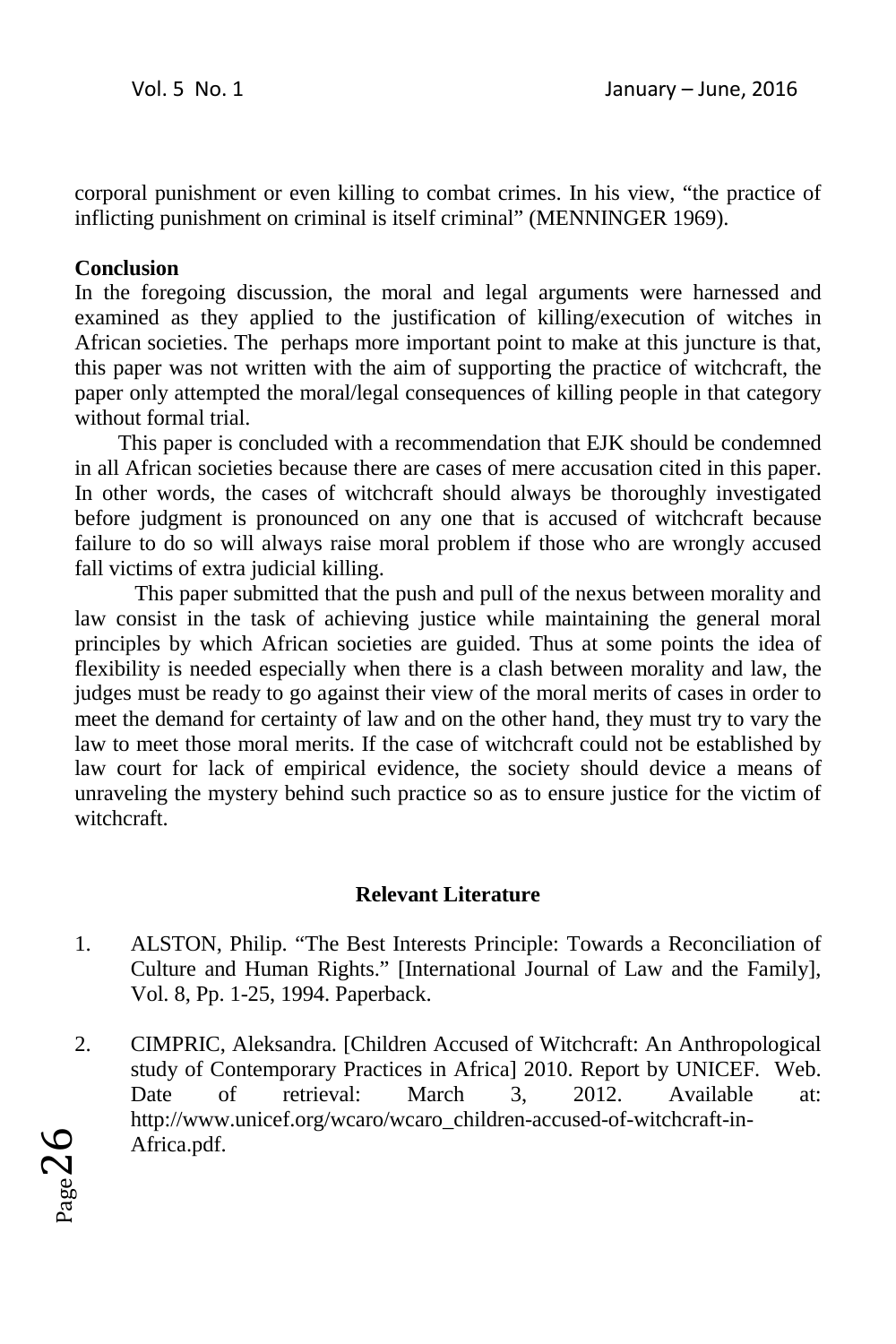- 3. COETZEE, Pieter. "Morality in Africa." [The African Philosophical Reader, Pieter H. Coetzee and Jacob Roux, Eds.], Pp. 201-203, 2003. Routledge: London. Paperback.
- 4. COMAROFF, John & J. Comaroff. "Policing Culture, Reflections on Liberalism, Witchcraft in South Africa" [Economist], Vol. 9, Pp. 85-105, 1995. Paperback.
- 5. FELDMAN, Fred. "Life, Death and Ethics" [The Routledge Companion to Ethics, John Skorupski, Ed.], Pp. 707-719, 2010. Routledge: London. Paperback.
- 6. FREEMAN, Morgan. [The Good Things of Life], 1996. Plus Ultra: Loberod. Paperback
- 7. GESCHIERE , Peter. [The Modernity of Witchcraft: Politics and the Occult in Postcolonial Africa, Peter Geschiere and Janet Roitman, Trans.], 1997. University of Virginia Press: Charlottesville. Paperback.
- 8. GLUCKMAN, Max. [Order and Rebellion in Tribal Africa], 1963. Cohen and West: London. Paperback
- 9. GUSHEE, David. [The Sanctity of Life], 2006.Trinity International University: Illinois. Paperback.
- 10. GYEKYE, Kwame. [African Cultural Values: An Introduction], 1996. Sankofa Publishing Company: Accra. Paperback.
- 11. HART, H. L. Adolpus. "Positivism and Separation of Law and Morals." [Harvard Law Review], Vol.71, Pp. 593-629, 1958. Web.
- 12. KANT, Immanuel. [The Metaphysics of Moral. trans. M. J. Gregor],1978. Cambridge University Press: Cambridge. Paperback.
- $\sum_{\text{Page}}$ MAKINDE, A. Moses. [African Philosophy: The Demise of a Controversy], 2007. Obafemi Awolowo University Press: Ile-Ife. Paperback.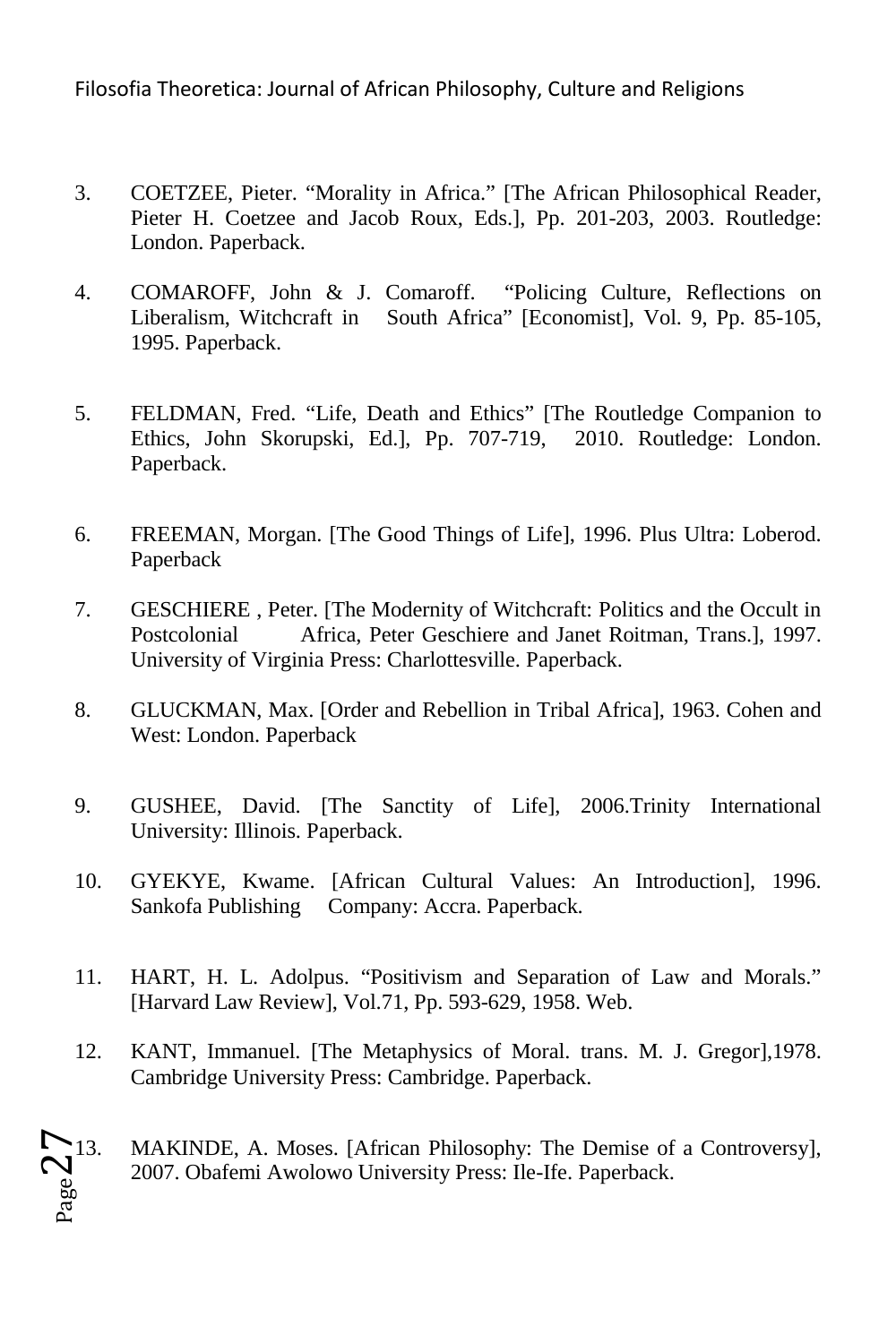- 14. MENNINGER, Karl "The Crime of Punishment" [The Journal of Criminal Law], Vol. 60, No. 4, Pp 33-47, 1969. Paperback.
- 15. MIDDLETON, John, and E. H. Winter, [Witchcraft and Sorcery in East Africa], 1963. Routledge and Kegan Paul: London. Paperback. .
- 16. MOSLEY, Albert, "The Metaphysics of Magic: Practical and Philosophical Implication." [Second Order] Vol. VII, Pp. 3-19, 1978. Paperback.
- 17. NIEUWENHUIS, F. "Religion and Moral Education" [DETA], Vol.1, Pp. 1- 17, 2010. Paperback.
- 18. OLUWOLE, Sophie. "On the Existence of Witchcraft" [Second Order], Vol. VII, Pp. 20-35, 1978. Paperback.
- 19. PETRUS, T. S. [Combating witchcraft-related crime in the Eastern Cape: Some Recommendations for Holistic Law Enforcement intervention Strategies], 2009. Crim Pub.: Acta. Paperback.
- 20. RAWLS, John. [A Theory of Justice], 1971. Harvard University Press: Harvard. Paperback.
- 21. SOGOLO, Godwin. "The concept of cause in African thought." [An introduction to African Philosophy P. H. Coetzee and M.E.S. Van den Berg, Eds.], Pp. 201-219, 1996. Unisa: Pretoria. Paperback.
- 22. TEBBE, Nelson. "Witchcraft and Statecraft: Liberal Democracy in Africa" [The Georgia Law Journal]*,* Vol. 96, Pp. 190-215, 2007. Paperback.
- 23. TEFFO L.J. and A.P.J. Roux. "Metaphysical Thinking in Africa" [The African Philosophical Reader, P. H. Coetzee, and A. P.J. Roux, Eds.], Pp. 321-337, 2003. Routledge: London. Paperback.
- $\sum_{\mathrm{p},\mathrm{ge}}^{24}$ 24. THOMPSON, J.J., "A Defense of Abortion" [Philosophy and Public Affairs], Pp. 173-190, Vol.47, 1984. Paperback.